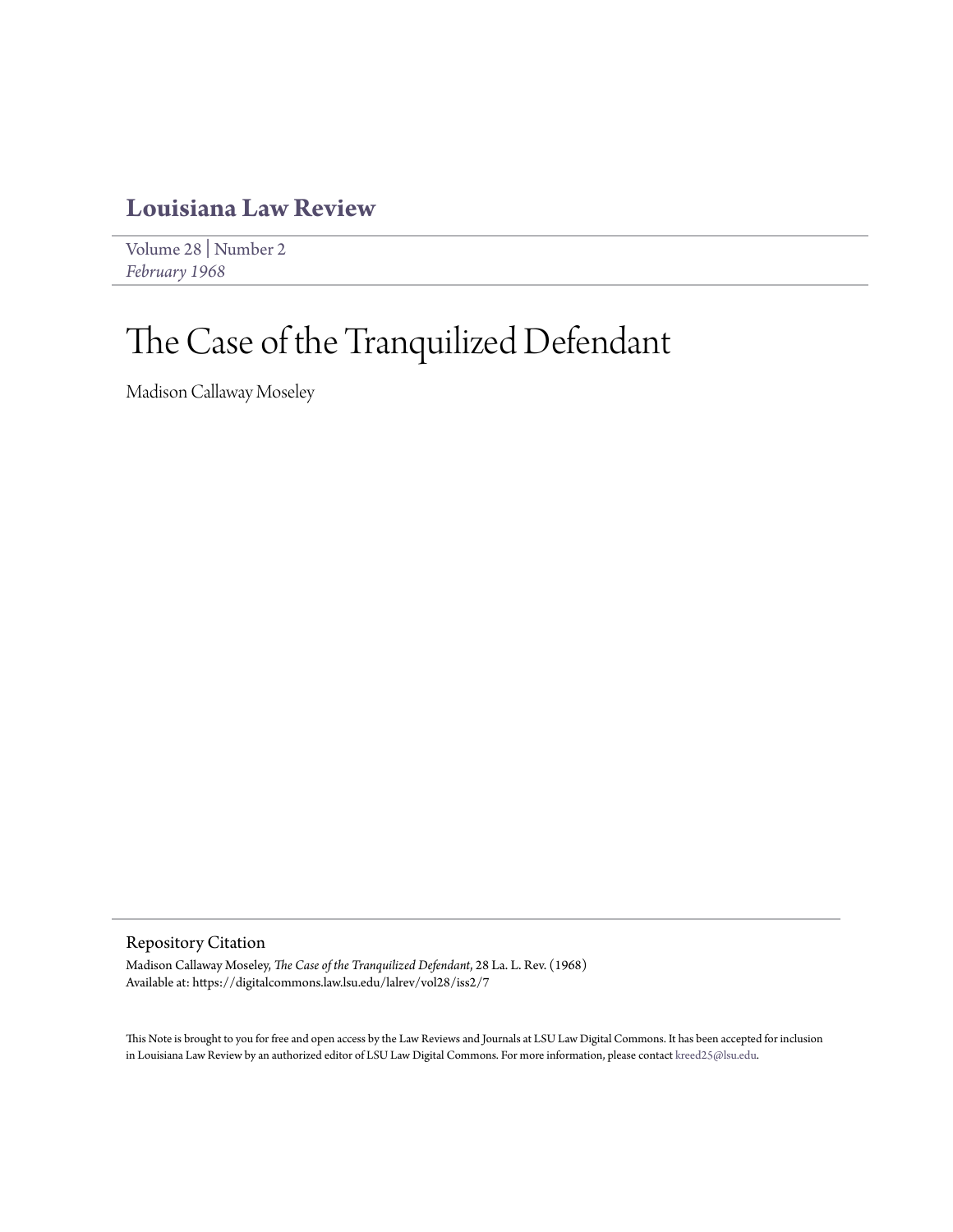## THE **CASE OF THE TRANQUILIZED DEFENDANT\***

Is a mentally ill accused who is able to understand the proceedings and to assist in his defense, due only to tranquilizing medication, legally competent to stand trial? The Louisiana Supreme Court has not yet answered this question. Should it be decided that such persons are not to be tried because their capacity is due to the effect of drugs, many defendants who may be totally innocent of the charges against them are faced with the possibility of spending the rest of their lives in an institution for the criminally insane. The purpose of this Note is to review the Louisiana statutory authority in the light of cases from other jurisdictions in an attempt to clarify the legal issues presented by the plight of the tranquilized defendant.

The Louisiana Code of Criminal Procedure provides that incapacity to proceed exists when "as a result of a mental disease or defect, a defendant presently lacks the capacity to understand the proceedings against him or to assist in his defense."' The defendant's incapacity to proceed may be raised at any time by the defense, the district attorney, or the court itself.<sup>2</sup> When raised, the prosecution is halted until the defendant is found mentally competent to proceed.<sup>3</sup> If the defendant is found to be incompetent, the proceedings are suspended and the defendant is committed to a state mental institution for care and treatment as long as the mental incapacity continues.<sup>4</sup> If the court subsequently determines that the defendant has regained mental capacity, the prosecution is resumed.<sup>5</sup>

<sup>\*</sup> This Note is condensed from the writer's research report submitted for the **LSU** Law School's fieldwork In modern social legislation project. In this program, law students worked with social agencies during the sum**ber** of **1967** to observe their activities and to assess the impact of social and welfare laws. The project was financed **by** the American Bar Association through the Ford Foundation, and was directed **by** Mrs. Leila Cutshaw. Appreciation is expressed to the administrators of the East Louisiana State Hospital, particularly to Dr. **E. H.** Metz, Clinical Director of the Forensic Division and Dr. **C. B.** Scrignar, Consultant to the Hospital for their assistance and cooperation.

**<sup>1.</sup> LA. CODE OF CRIMINAL PROCEDURE art.** 641 **(1966).** See generally *id.* **arts.** 641-649. The issue of competency to stand trial should be distinguished from the defense of insanity. The latter is concerned with the mental state of the defendant at the time of the commission of the offense, not at the time of the trial. See *id.* arts. 650-658.

<sup>2.</sup> *Id.* art. 642.

**<sup>3.</sup>** *Id.*

<sup>4.</sup> *Id.* art. 648.

**<sup>5.</sup>** *Id.*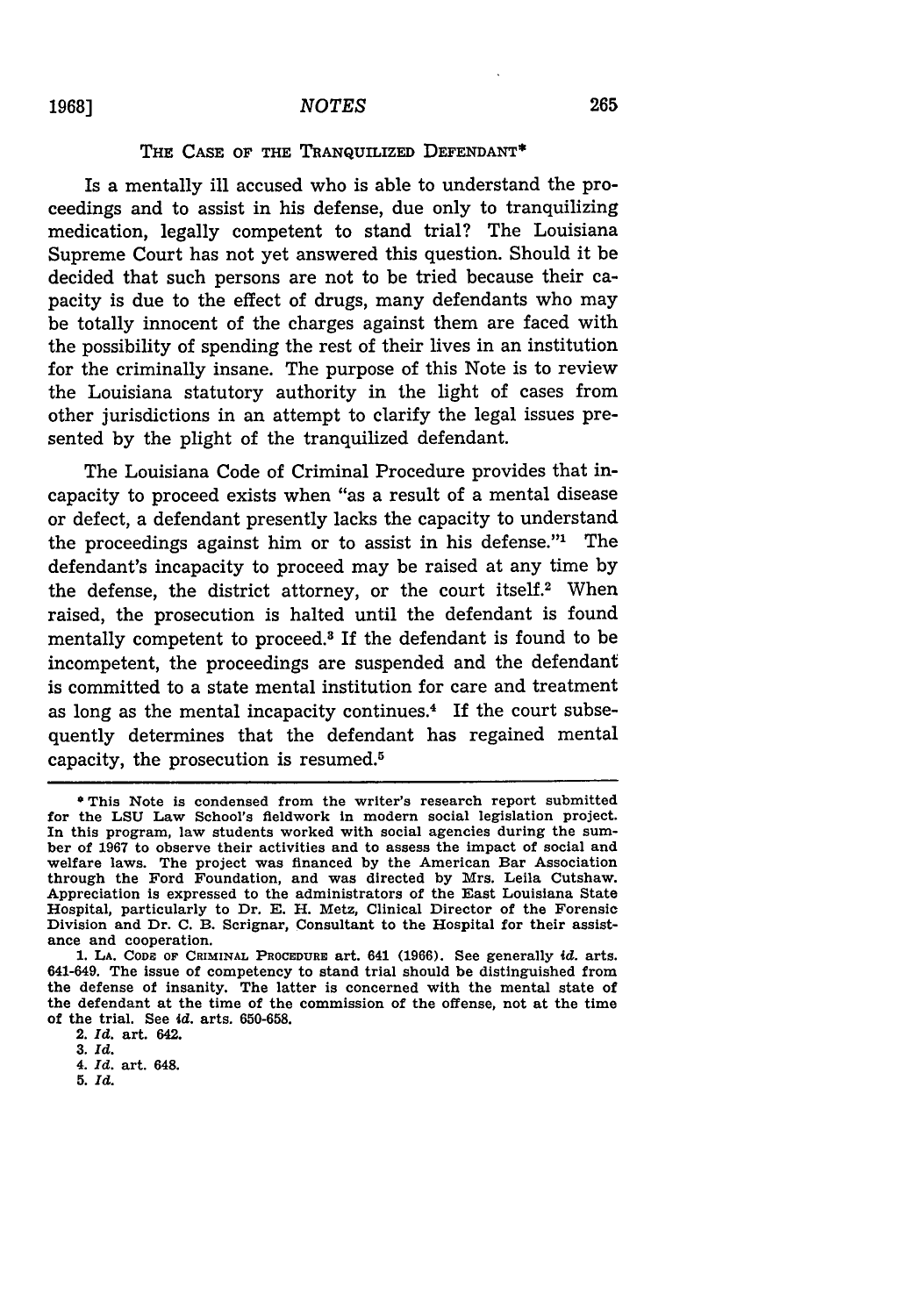Both the federal and state constitutions assure the accused the right to a speedy trial.<sup>6</sup> Certainly the delay of a trial because of the defendant's mental incapacity to proceed would not be a denial of his constitutional rights.7 But is it a denial of the accused's constitutional rights to refuse to try him on the ground that his sanity is synthetically induced?

Psychotropic drugs were introduced little more than a decade ago with an explosive suddenness unprecedented in psychiatric therapy.8 Many patients suffering from protracted psychosis **-** formerly unresponsive to psychiatric treatment **-** are now being effectively treated and returned to society.<sup>9</sup> The antipsychotic drugs belong to a group called phenothiazines, of which "Thorzine" and "Compazine" are the most common. These drugs, known as the major tranquilizers several years ago, can reduce hallucinations, delusions, and other abnormalities in the mentally ill. However, they do not otherwise affect the cortexthe "thinking" part of the brain. The mental clarity or consciousness of the person remains unchanged.<sup>10</sup> In effect, they cause a remission of the psychosis; **if** the drugs are discontinued, this latent psychosis will return. Therefore, after-care clinics, providing psychotherapy and tranquilizing medication for released patients, have been established.<sup>11</sup>

No case has been found which squarely rules whether a defendant who is "synthetically sane"—whose functional sanity is sustained solely **by** continued medication-is legally competent to stand trial. The Supreme Court of Iowa was faced with an analogous situation, however, in *Sewell v.* Lainson.12 The defendant, a narcotics addict, appealed his conviction on the ground that at the time of his guilty plea he had been under the influence of a **31/** grain dose of morphine provided **by** the sheriff. The court took judicial notice of the fact that a narcotics addict is nervous and ill when denied the drug, and approaches a nor-

12. 244 Iowa **555, 57 N.W.2d 556 (1953).**

**<sup>6.</sup> U.S. CONST.,** amend. IV; **LA. CONST.** art. I, **§ 9.**

**<sup>7.</sup>** See State v. Bradford, **219** La. 489, **53** So.2d 244 **(1951);** State v. Theard, **203** La. **1026,** 14 So.2d 824 (1943).

**<sup>8.</sup>** Odegard, *Pattern of Discharge for Norwegian Psychiatric Hospitals* Before and After the Introduction of the Psychotropic Drugs. 120 AM. **J**<br>Psych. 772 (1964).

<sup>9.</sup> See Scrignar, *Tranquilizers and the Psychotic Defendant,* **53** A.B.A.3. 43 (1967).

<sup>10.</sup> POPULAR SCIENCE, Feb. 1963, at 72-73.

<sup>11.</sup> Interview with **C.** B. Scrignar, M.D., Medical Consultant, East Louisiana State Hospital, Forensic Division, August **15,** 1967.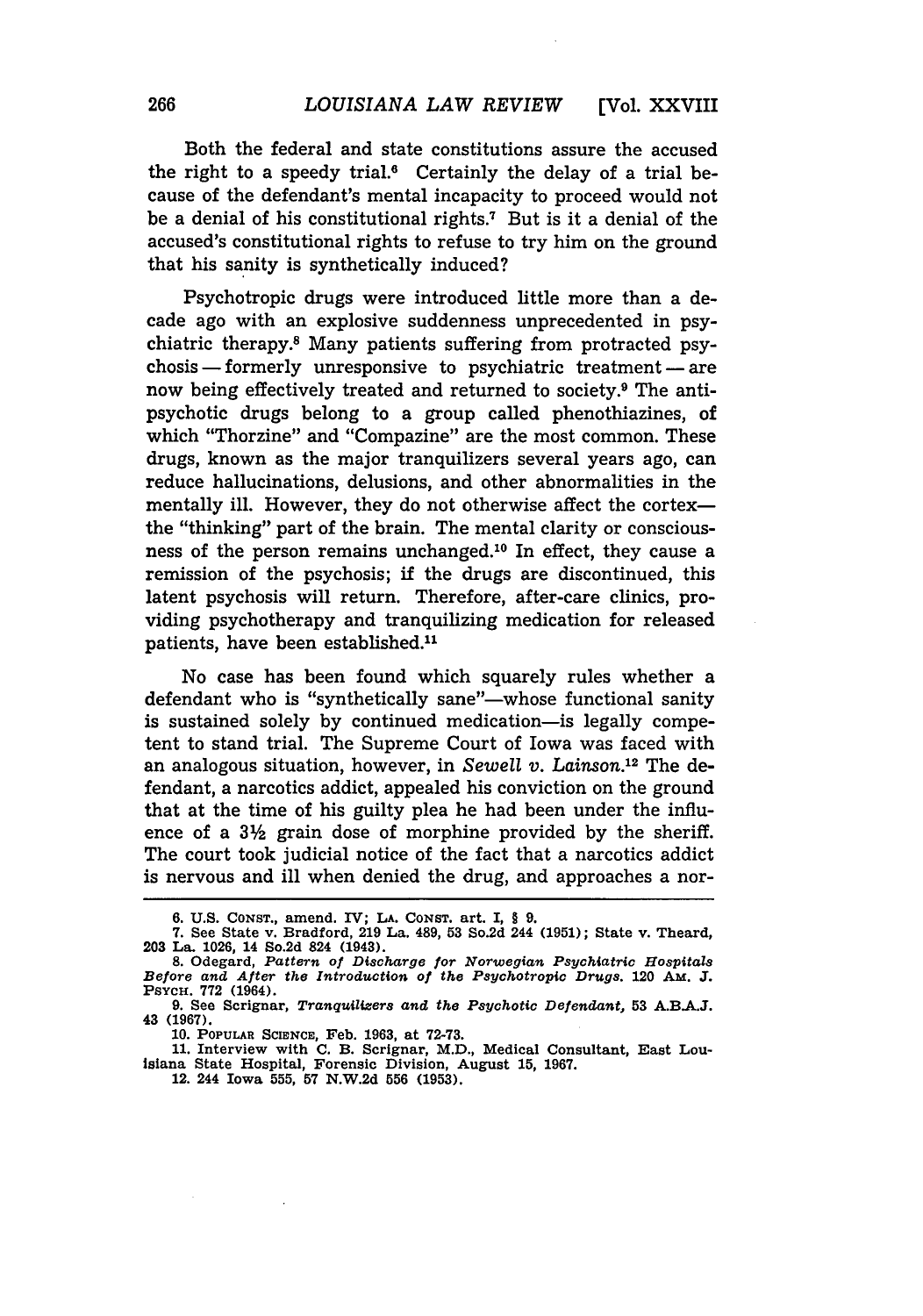mal state only when he has access to it. The court found that the defendant had failed to show that the effects of the drug had had an adverse effect on his ability to participate in his defense and refused to assume prejudice on speculation. The court reasoned that had the drug not been furnished to the petitioner he might well have argued that his guilty plea had been entered while he was not mentally competent because of physical and nervous sufferings occasioned by the deprivation of his habitual narcotics.<sup>13</sup>

While there are obvious differences between an addict who uses drugs to maintain his "normal" toxic condition and a psychotic who must use medication to sustain his functional sanity, the legal issue is the same: regardless of whether the accused has taken drugs or medication, is he able to understand the proceedings against him and to assist counsel in his defense? In *United States v. Tom,* defendant claimed that due to the influence of drugs he had been unable to understand the nature of the charges against him or to assist in his defense. The Second Circuit held that there was no reason why the use of narcotics *per* se rendered a defendant incompetent to proceed. Whether or not the defendant was competent was a matter of fact as to which the petitioner had the burden of proof. After noting that there was no showing that the petitioner acted abnormally or appeared affected during the trial, the court held that the petitioner had failed to sustain the burden.

A recent Louisiana case, *State v. Burrows,15* deals with, but does not decide, the question here discussed. Shortly after the defendant's indictment, a lunacy commission reported that he

**15. 250** La. **658, 198** So.2d **393 (1967).**

**<sup>13.</sup>** The cases here discussed should be distinguished from those situations in which the accused is prejudiced because he is on drugs or medication at the time of the trial. For example, in State v. Murphy, **56** Wash. **2d 761, 355 P.2d 323 (1960),** the defendant (not psychotic) was tense and nervous prior to trial. On the morning of the trial the trustee gave the accused three cold pills which centained tranquilizers. At his trial the defendant appeared casual, cool, and totally unconcerned with the gravity of his candidly admitted offense. His conviction was reversed and remanded for retrial. See also Lobaugh v. State, 226 Ind. 548, 82 N.E.2d 247 (1948); Carter v. State, 198 Miss. 503, 21 So.2d 404 (1945). It is certainly agreed that, are just. But such decisions should not be broadened, due to a misunderstanding of the effect of psychotropic medication, to *all* situations where the defendant is on drugs at the time of the trial. According to Dr. **C. B.** Scrignar a user of psychotropic medication would suffer the prejudicial effects of the defendant in the *Murphy* case in only the rarest of instances. 14. 340 F. **2d 127 (2d** Cir. **1965).**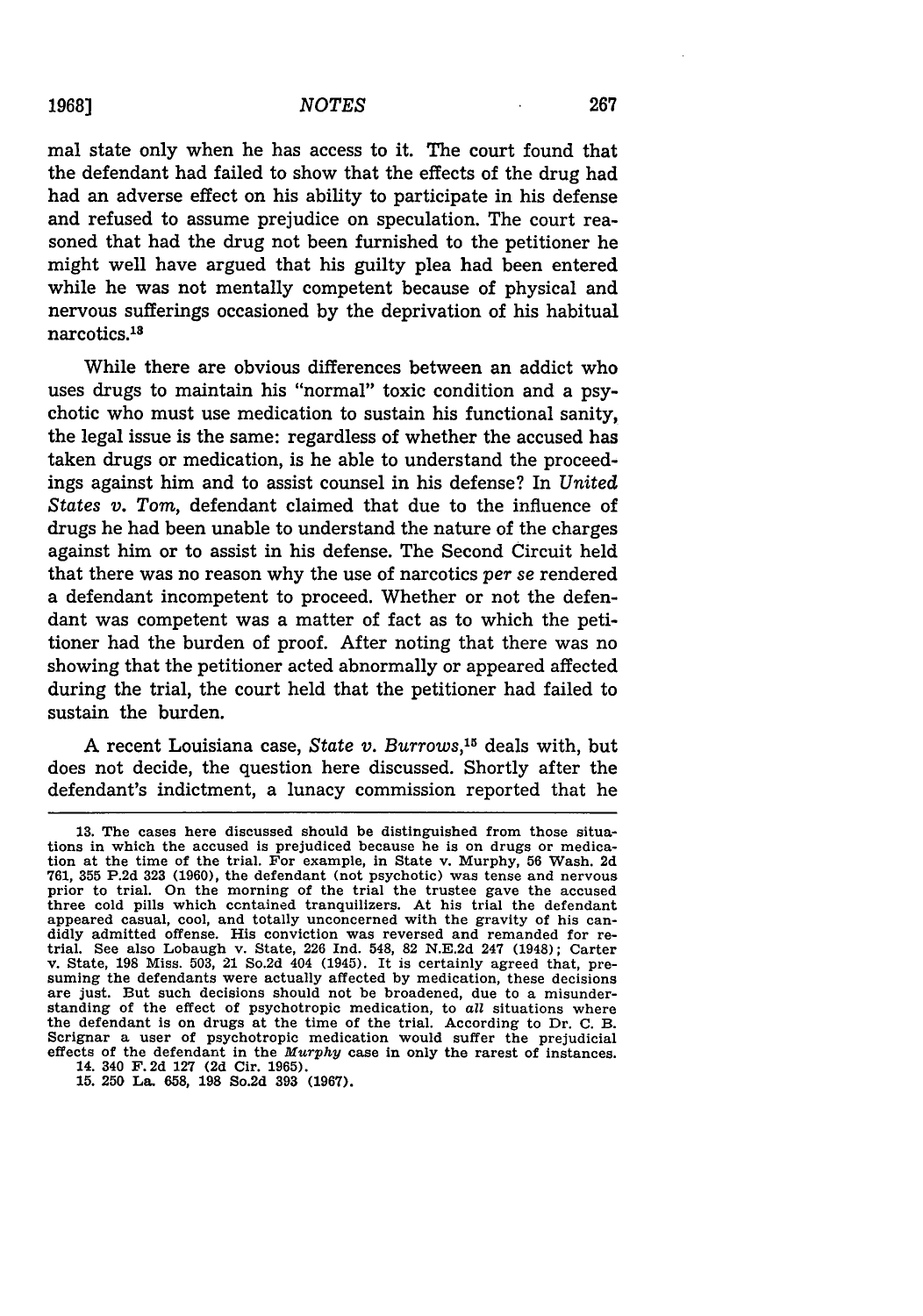was insane and lacked capacity to stand trial. The court found that the defendant was incompetent and he was committed to the East Louisiana State Hospital, where he remained under treatment until, following repeated requests from the hospital administration, he was returned for a re-evaluation. Upon rehearing, the court found the defendant sane. Defendant excepted to this ruling. The trial judge, recognizing the question of synthetic sanity to be a novel one, certified it as follows: "Is sanity induced **by** drugs legal sanity sufficient to enable a defendant to stand trial, or should a defendant who is presently sane, with the administration of drugs, be compelled to remain in a mental institution for the rest of his life . **.. ?"16** The Supreme Court did not decide the issue whether the defendant should stand trial. It held that a sanity determination is merely an interlocutory decree, and thus not appealable.

Whether it is the state or the defendant who seeks to avoid trial the legal issue is the same. It is submitted that the position that synthetic sanity is not sufficient legal sanity is due to a basic misunderstanding of the nature of chemotherapy. Dr. F. H. Metz, Clinical Director of the Forensic Division at the East Louisiana State Hospital, describes the effect of tranquilizing drugs as follows:

**". ..** I believe it is highly significant that the courts and the district attorney and all concerned should recognize that tranquilizers or anti-psychotic or anti-anxiety medication . . . are not drugs in the sense that they 'drug' or cloud the consciousness or senses of an individual, and that they are not habit-forming or addicting and are not classed as sedatives like the barbituates, and they are not classed as narcotics. Certainly the district attorney will want to note this and thus may prevent the possibility of an accused or convicted defendant seeking relief **. . .** on the grounds that he was drugged or 'doped' or sedated at the time of his earlier hearing or trial."<sup>17</sup>

Defense counsel argued in *Burrows* that the experts have developed a new type of individual who is actually insane but

**<sup>16. 198</sup> So.2d 393, 394 (La. 1967).**

**<sup>17.</sup> Letter of July 18, 1966, to Judge John A. Dixon of the First Judicial District Court, Parish of Caddo.**